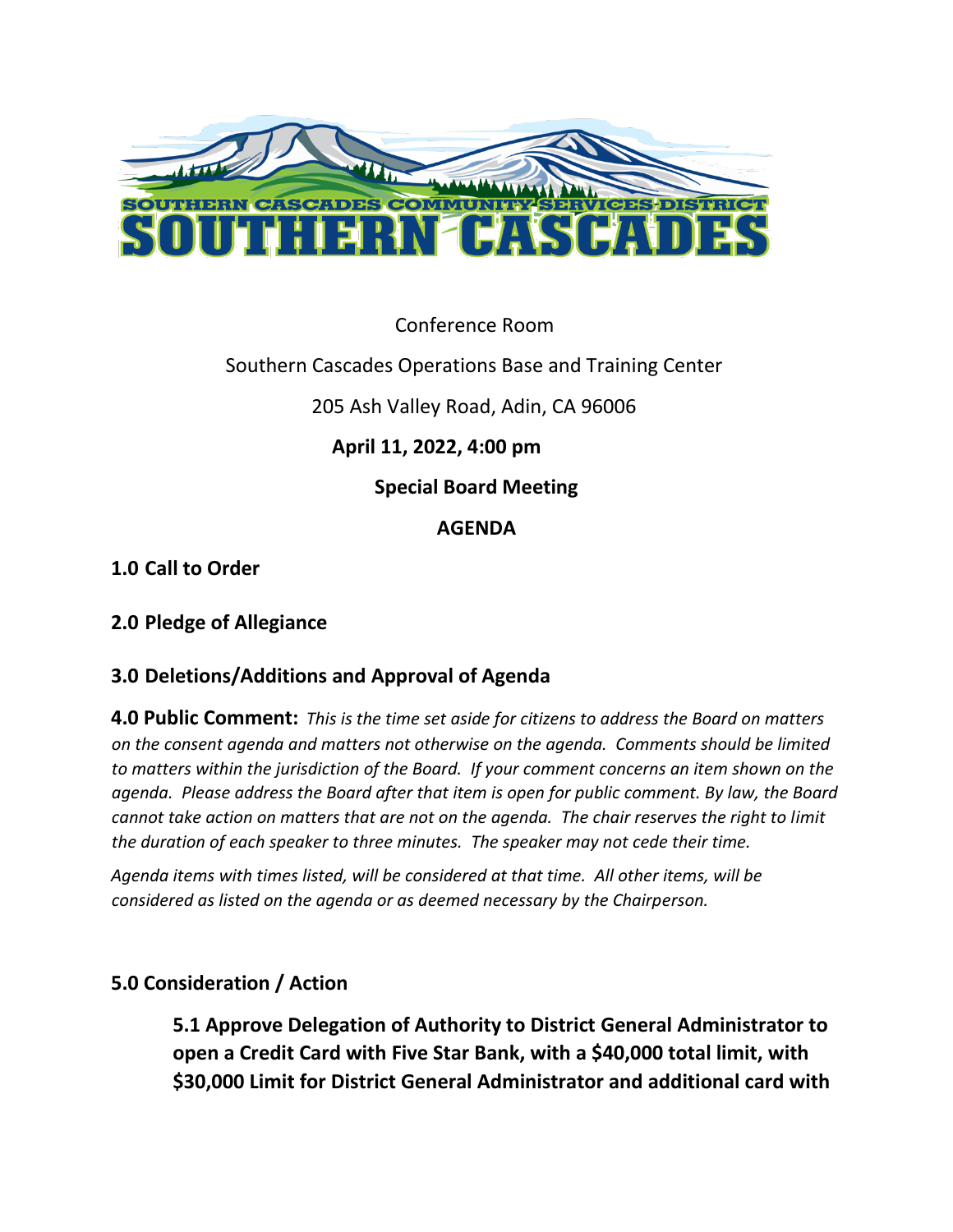**a \$10,000 limit. Approve Delegation of Authority to District General Administrator to Delegate use of the additional card to staff.**

**5.2 Consider / Approval to establish a new position for an Outreach Coordinator position at the maximum of 20 hours per week.**

**5.3 Consider / Approval to establish a new position for an Operations Business Analyst for 10 hours per week maximum.**

**5.4 Consider / Approval to establish a new position for a Grant Coordinator for 10 hours per week maximum.**

**5.5 Approve Delegation of Authority to District General Administrator to require the Preliminary Design Plans for the Helipad, Ambulance Garage, and Hanger at a maximum cost of \$20,000.**

#### **6.0 Information / Discussion**

**6.1 Discuss forming an Ad-Hoc Committees to work on various funding projects.** 

- **Funds are needed to purchase the property**
- **Funds are needed to build the ambulance garage**
- **Funds are needed to build a new helipad**
- **Funds are needed to build a new hanger**
- **Funds are needed to replace aging HTS vehicles and increase our number of HTS vehicles**

**6.2 ARPA- American Rescue Plan Act- Supplemental dollars that have been given to Counties for COVID. EMS work force is one allowable use for ARPA funds.** 

**6.3 USDA Grant- (has a \$50,000 cap, currently)**

**6.4 Community Project Funding-Congressional line item.**